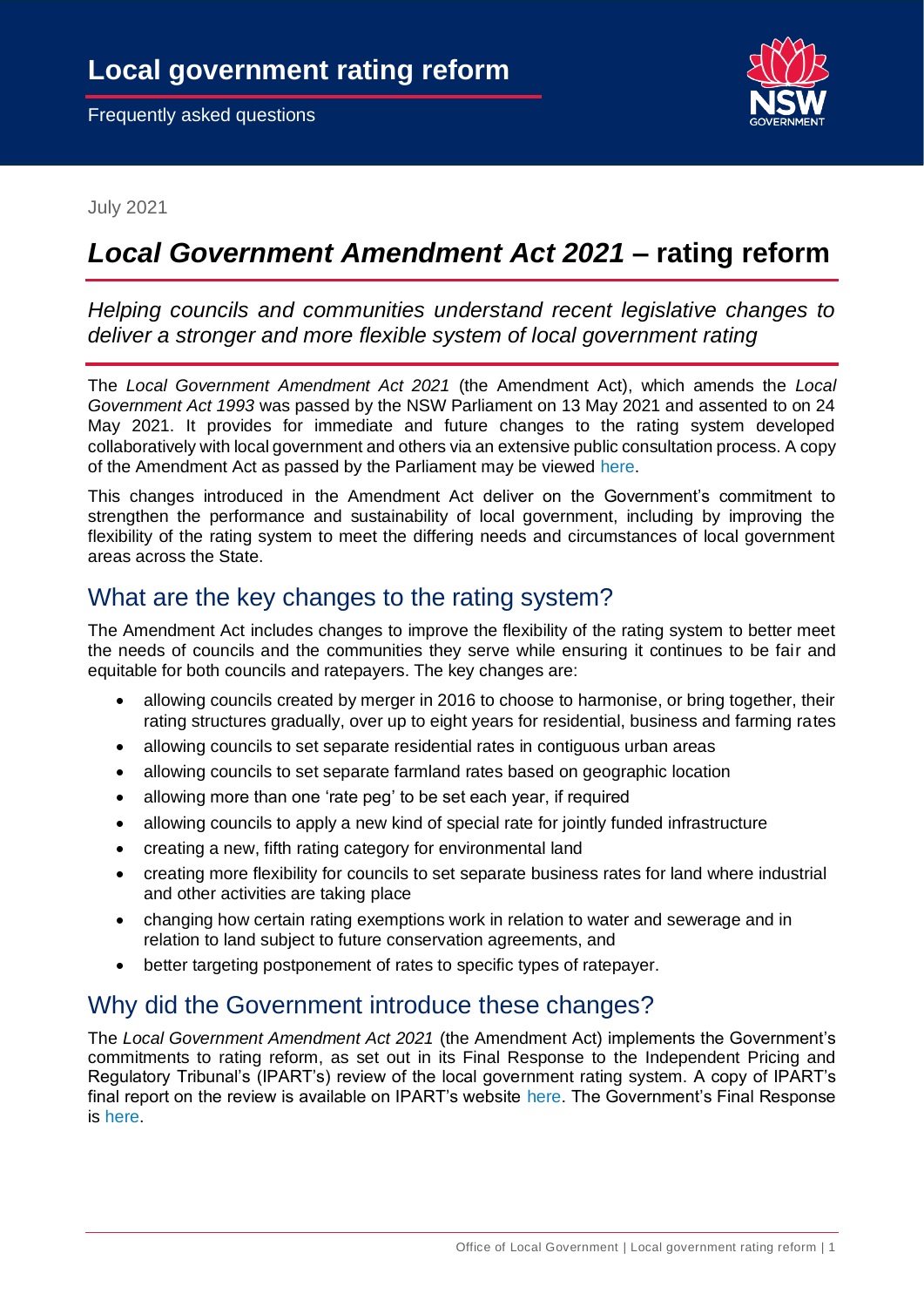

# Who will benefit from these changes?

These changes to the local government rating system will ensure councils have a stable and reliable revenue base, provide greater flexibility for councils and ratepayers and enable a fairer distribution of the rating burden.

# When was the Amendment Act passed? Has it come into effect?

The Amendment Act was passed by the NSW Parliament on 13 May 2021 and was assented to on 24 May 2021. While some rating reforms came into effect on assent, many others are specified to come into effect by proclamation, once supporting regulations and guidance can be prepared. The Minister has yet to make any proclamations to commence the remaining rating reforms.

### What are the changes to rating that have already commenced?

Four changes to the rating system came into effect when the Amendment Act was assented to on 24 May 2021. These changes are:

- allowing councils created by merger in 2016 to choose to harmonise their rating structures gradually, over up to eight years
- allowing councils to set separate residential rates in contiguous urban areas
- allowing councils to set separate farmland rates based on geographic location, and
- allowing more than one 'rate peg' to be set each year, if required.

# What are the changes to rating that commence in future?

A further set of changes to the rating system will come into effect by proclamation. These are:

- allowing councils to apply a new kind of special rate for jointly funded infrastructure
- creating a new, fifth rating category for environmental land
- allowing councils to set separate business rates for land where industrial and other activities are taking place
- changing how certain rating exemptions work in relation to water and sewerage and in relation to land subject to future conservation agreements, and
- better targeting postponement of rates to specific types of ratepayer.

#### When will the remaining rating changes be proclaimed?

A decision has yet to be made about when these changes will come into effect. Regulations and guidelines need to be made to provide key supporting detail about some of these changes. Councils, the local government sector more broadly and other stakeholders will be consulted as part of the process of developing those regulations. We are also aware that councils will need adequate notice to ensure that necessary changes to systems and processes can be implemented.

# What do these changes mean for councils formed in 2016?

The Amendment Act provides for greater flexibility for those councils formed in 2016 as they prepare to harmonise, or bring together, their rating structures, from 1 July 2021.

Each council can choose, in consultation with their communities, to harmonise gradually over up to 8 years for residential, business and farming rates. Councils in contiguous urban areas are also able to set different rates for different residential areas if that council is satisfied on reasonable grounds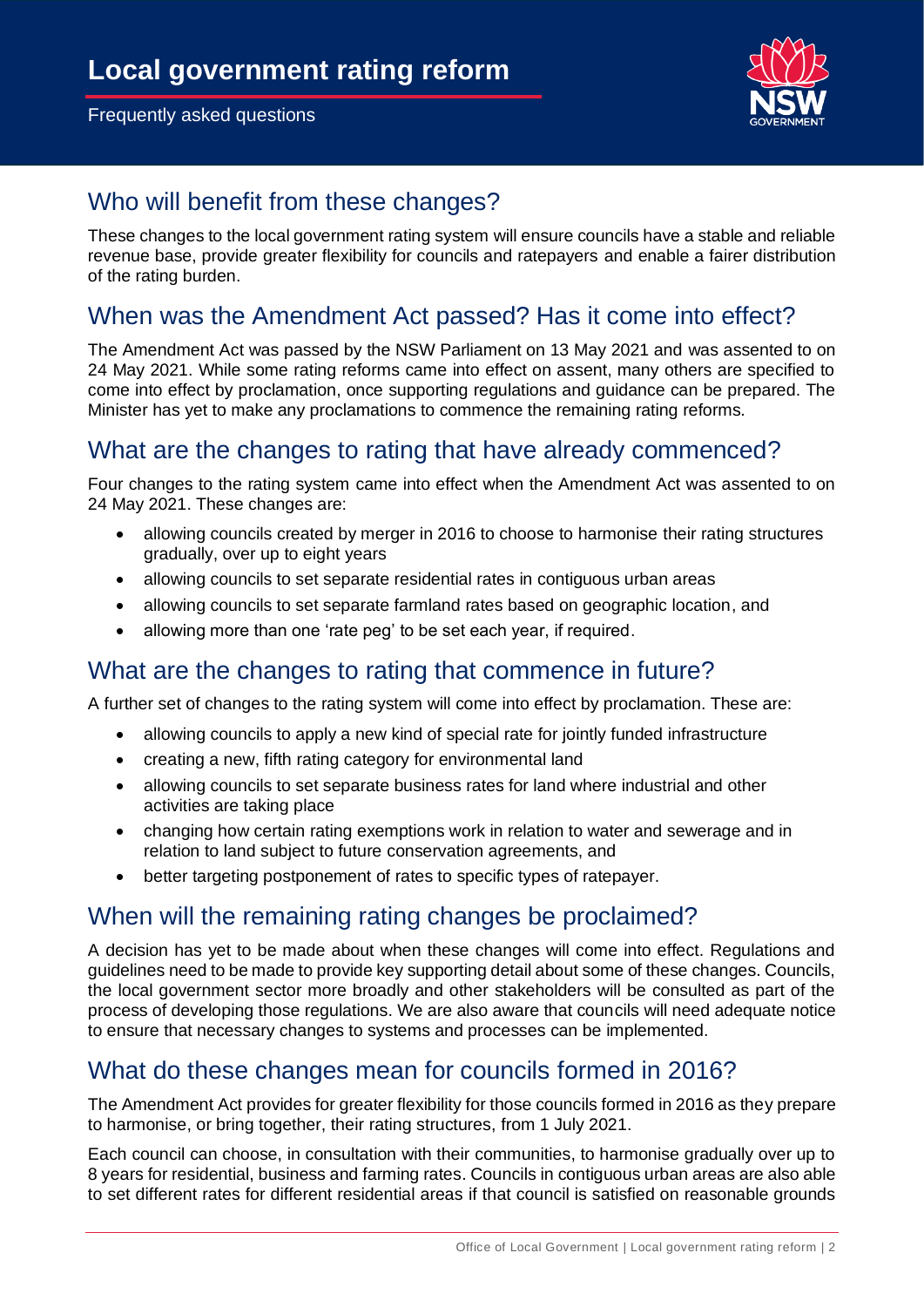

that it is necessary to do so because of significant differences between the areas in relation to access to, or demand for, the cost of providing, services or infrastructure. Further, councils may set different rates for farmland based on geographic location.

It is a matter for each council to determine, in consultation with their communities, whether or not to take up one or more of these options. Councils requiring further advice or support should consult their Council Engagement Manager in the first instance.

### Are any councils taking up these flexible options yet?

A number of councils formed in 2016 have taken up the option to gradually harmonise their rates over up to eight years, while others are still consulting their communities. It is open to all councils to take up those options that came into effect on 24 May 2021.

Councils are required to consult their communities each financial year on rates for the following financial year as part of the Statement of Revenue Policy within their Operational Plan. A draft Operational Plan is exhibited by each council for at least 28 days as part of this process, after which the elected body of the council adopts a final Operational Plan, having considered feedback. Records of this decision making appear in the meeting minutes and papers on council websites.

#### Can councils levy a charge for Emergency Services Levy (ESL) contributions on rates notices?

No. Councils are not able to separately levy or charge ratepayers on rates notices to seek to recover their contribution to the Emergency Services Levy (ESL). The Government has deferred the introduction of the FESL Act and councils are yet to issue levies under the FESL Act, as it has yet to take effect.

#### Will the Government make further changes to ESL for councils?

The Government is continuing to explore options to better manage the impacts of ESL contributions on council budgeting cycles. The Minister has encouraged all councils to actively engage with the responsible Ministers, the Treasurer and Minister for Emergency Services, about ESL into the future.

### Are council ESL contributions excluded from notional general income for the purposes of the rate peg?

No. There is no change to the requirement for councils to pay an annual ESL contribution from within council's general income. The Government has deferred the introduction of the FESL Act and councils are yet to issue levies under the FESL Act, as it has yet to take effect.

# Will there be multiple rate pegs? Is that about IPART's review?

The Minister may specify the percentage by which councils' general income may be varied for a specific year – the 'rate peg'. IPART performs this role under delegation. The Government has committed to allowing councils to align their income with population growth. This will be achieved by adjusting how the rate peg is calculated to also consider population growth.

The Minister for Local Government, with the approval of the Premier, has asked IPART to deliver a report recommending a Rate Peg methodology that allows the general income of councils to be varied annually in a way that accounts for population growth. A draft report on this review was released on 28 June 2021 and public feedback will be accepted by IPART until 6 August 2021.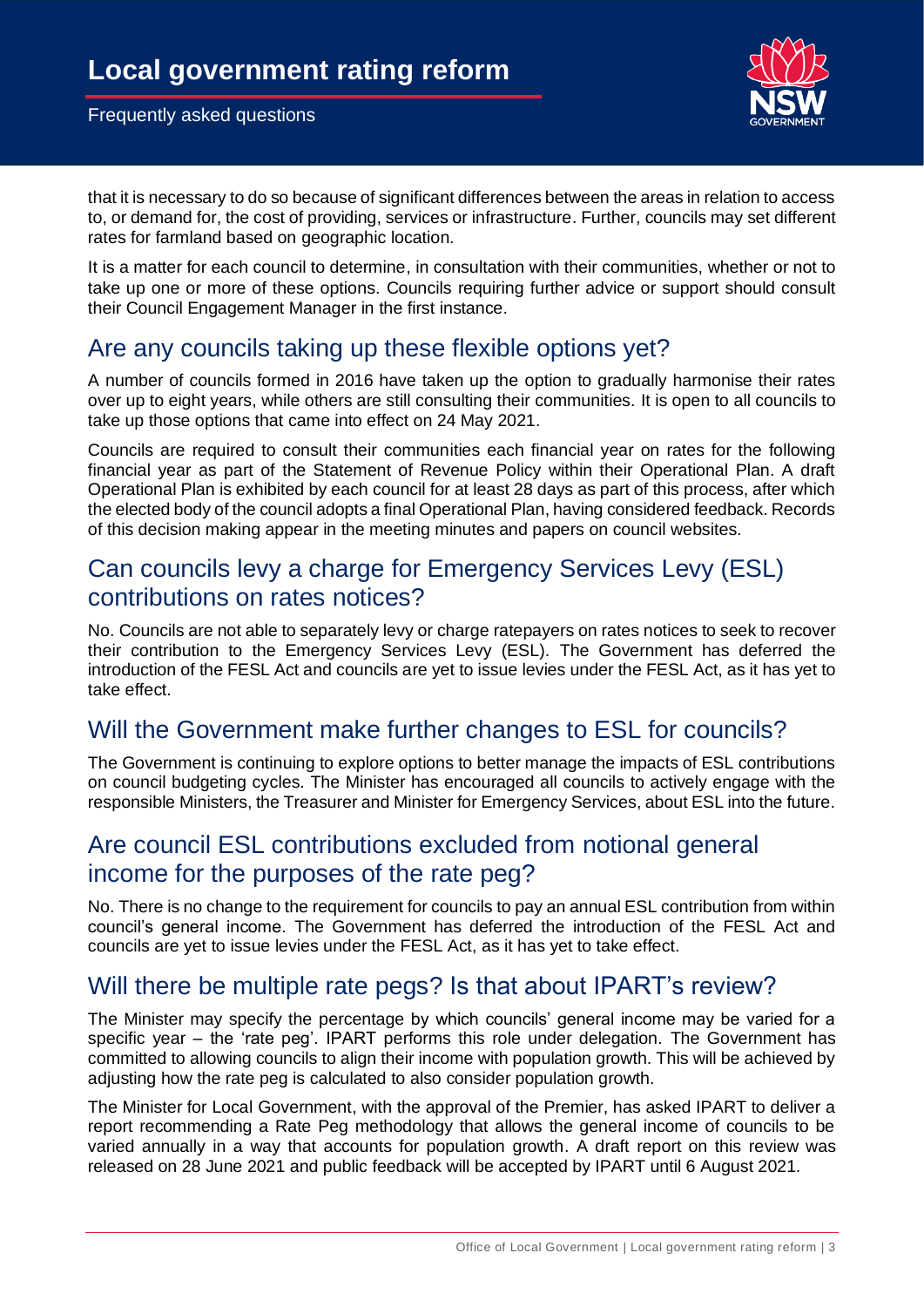

To ensure that the final methodology approved by Government may be given effect as simply and clearly as possible, the Amendment Act has clarified that more than one rate peg can be applied to the local government sector, if required.

# Is it likely that different rate pegs will be set council by council or based on locality, such as joint organisation areas?

IPART is still undertaking its review of the rate peg methodology to recommend how best to allow councils' income to grow in line with population growth. On 28 June 2021, a Draft Report was released for consultation which proposes a 'council by council' approach to measuring and incorporating population growth. The Minister has yet to receive IPART's Final Report, which is due to be provided in September 2021. Further information about IPART's review, including the Draft Report, which is open for feedback until 6 August 2021, is available [here.](https://www.ipart.nsw.gov.au/Home/Industries/Local-Government/Reviews/Rate-peg-population-growth/Review-of-the-rate-peg-to-include-population-growth)

# How does the review of the rate peg methodology relate to infrastructure contributions reform?

The Government committed to allowing councils to align their income with population growth in its Final Response to both IPART's review of the local government rating system and to the NSW Productivity Commission's review of infrastructure contributions. Further information about that review is available [here.](https://www.productivity.nsw.gov.au/infrastructure-contributions-review)

Questions and comments about IPART's review of the rate peg methodology to account for population growth may be made directly to IPART. Questions and comments about infrastructure contributions may be directed to the Department of Planning, Industry and the Environment (DPIE) by email to [infrastructure.contributions@planning.nsw.gov.au.](mailto:infrastructure.contributions@planning.nsw.gov.au)

### Has there been any change to mapping requirements for rating categories and subcategories?

No, there has been no change to the requirement to make relevant maps available for inspection.

#### When do councils need to rely on published geographic names?

Councils are now allowed to set separate residential rates in contiguous urban areas, under certain circumstances, and to set separate farmland rates based on geographic location. A council taking up either of these options must use geographic names, as published by the Geographical Names Board of NSW, to define those areas for which each rating subcategory has been established.

#### Will councils be required to use geographic names when they establish separate business rates for industrial and other activities?

No. Taking up this option, once it comes into effect, will not require councils to identify these subcategories, if required, by reference to geographic names as they are established by reference to the activity taking place on the land, rather than the location of the land.